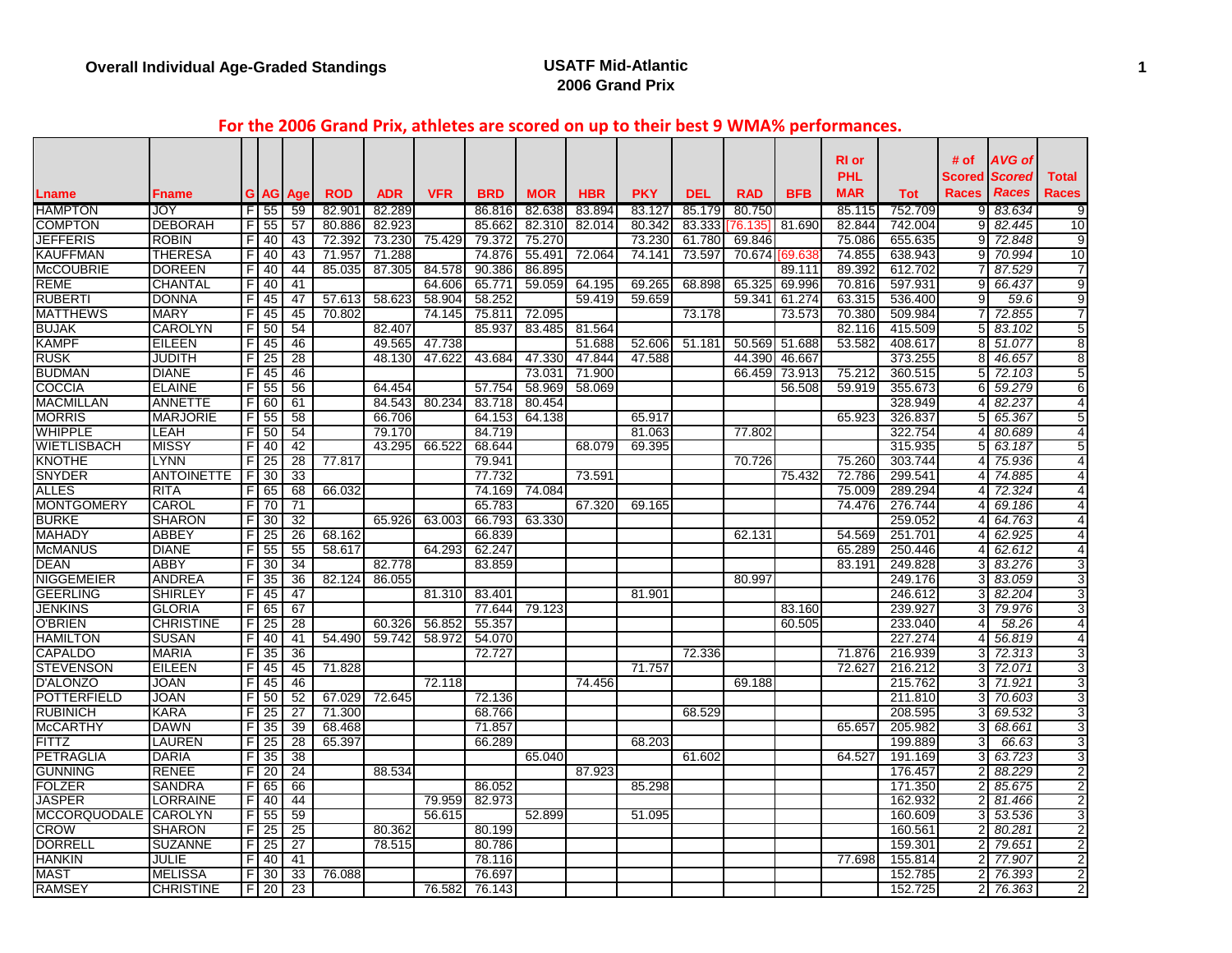| <b>JOHNSON</b>      | RENEE-MARIE F   40 |                |                 | 40              |        |        | 53.087 51.331 47.522 |        |        |        |        |        |        |        | 151.940 | 3 50.647 | 3              |
|---------------------|--------------------|----------------|-----------------|-----------------|--------|--------|----------------------|--------|--------|--------|--------|--------|--------|--------|---------|----------|----------------|
| <b>HARDIES</b>      | DIANE              |                | F 60            | 60              |        |        |                      |        | 75.510 |        | 75.178 |        |        |        | 150.688 | 75.344   | 2              |
| <b>PARRISH</b>      | <b>AMANDA</b>      | F              | 20              | 23              | 72.798 |        |                      | 72.566 |        |        |        |        |        |        | 145.364 | 72.682   | 2              |
| <b>BARTH</b>        | <b>MARIE</b>       | F              | 30              | 33              |        |        |                      | 72.818 | 69.440 |        |        |        |        |        | 142.258 | 71.129   | $\overline{2}$ |
| LAVELLE             | LINDA              | F              | 40              | 42              | 44.038 |        |                      |        |        |        | 51.562 |        | 45.861 |        | 141.461 | 47.154   | 3              |
| <b>WILLIAMS</b>     | <b>CATHERINE</b>   | F              | 55              | 55              |        |        |                      | 70.838 | 69.343 |        |        |        |        |        | 140.181 | 70.091   | $\overline{2}$ |
| <b>WARSING</b>      | ANN                | F              | 60              | 64              |        | 69.062 |                      |        |        |        |        |        | 69.825 |        | 138.887 | 69.444   | $\overline{2}$ |
| <b>CENTENO</b>      | <b>MILLIE</b>      | F.             | 35              | 36              |        |        |                      | 67.833 |        |        |        |        |        | 66.636 | 134.469 | 67.235   | 2              |
| <b>GAMBINO</b>      | JOIE               | $\mathsf{F}$   | 35              | 36              |        |        | 66.411               | 67.894 |        |        |        |        |        |        | 134.305 | 67.153   | $\overline{2}$ |
| <b>BURKHOLDER</b>   | <b>MICHELE</b>     | F              | 40              | 42              | 64.547 |        |                      | 63.395 |        |        |        |        |        |        | 127.942 | 63.971   | $\overline{2}$ |
| <b>SCHNEIDER</b>    | <b>MOLLY</b>       | F              | 40              | 41              |        |        |                      | 64.650 |        | 61.444 |        |        |        |        | 126.094 | 63.047   | $\overline{c}$ |
| <b>COONEY</b>       | GRETCHEN           | F              | 45              | 45              | 60.917 |        | 64.512               |        |        |        |        |        |        |        | 125.429 | 62.715   | 2              |
| <b>ZYSKOWSKI</b>    | <b>DEBRA</b>       | F              | 45              | 47              | 61.642 |        |                      |        |        |        |        | 62.039 |        |        | 123.68  | 61.841   | 2              |
| LEVY                | <b>SUE</b>         | $\overline{F}$ | 65              | 65              |        | 59.647 |                      |        |        |        |        |        |        | 63.027 | 122.674 | 61.337   | $\overline{2}$ |
| GAY                 | LAURIE             | F              | 40              | 42              |        |        | 52.603               | 47.891 |        |        |        |        |        |        | 100.494 | 50.247   | $\overline{2}$ |
| <b>HALASEK</b>      | JANET              | FI             | 60              | 61              |        |        |                      | 46.856 |        | 49.426 |        |        |        |        | 96.282  | 48.141   | 2              |
| <b>YELLING</b>      | LIZ                | F              | 30              | 31              |        |        |                      | 92.042 |        |        |        |        |        |        | 92.042  | 92.042   | $\mathbf{1}$   |
| <b>DUNCAN</b>       | <b>CLAIRE</b>      | - Fl           | -20             | $\overline{23}$ |        |        |                      |        |        |        |        |        |        | 84.850 | 84.850  | 84.85    | $\mathbf{1}$   |
| <b>FLINT</b>        | JENNIFER           | F.             | 35              | 36              |        |        |                      |        |        |        |        |        |        | 81.535 | 81.535  | 81.535   | $\mathbf 1$    |
| <b>CAULLER</b>      | VICKI              | F              | 30              | 33              |        |        |                      | 79.338 |        |        |        |        |        |        | 79.338  | 79.338   | $\overline{1}$ |
| <b>DIPANGRAZIO</b>  | DENISE             | F              | 45              | 49              |        |        |                      | 79.088 |        |        |        |        |        |        | 79.088  | 79.088   | $\mathbf{1}$   |
| <b>KUKICH</b>       | <b>DIANE</b>       | F)             | 50              | 54              |        |        |                      |        | 76.305 |        |        |        |        |        | 76.305  | 76.305   | $\mathbf{1}$   |
| <b>DAHLHOFF</b>     | <b>DENISE</b>      | FI             | -30             | 34              |        |        |                      | 76.141 |        |        |        |        |        |        | 76.141  | 76.141   | $\mathbf{1}$   |
| <b>PERRI</b>        | TORI               | F              | 10              | 14              |        |        |                      |        |        |        |        |        |        | 74.793 | 74.793  | 74.793   | $\mathbf{1}$   |
| <b>GORKA</b>        | <b>BARBARA</b>     | F              | 40              | 43              |        |        |                      | 72.041 |        |        |        |        |        |        | 72.041  | 72.041   | $\mathbf{1}$   |
| COX                 | <b>MYLENE</b>      | $\overline{r}$ | $\overline{30}$ | $\overline{31}$ | 71.026 |        |                      |        |        |        |        |        |        |        | 71.026  | 71.026   | $\mathbf{1}$   |
| <b>LEIGHTON</b>     | BARBARA            |                | $F$ 60          | 61              |        |        |                      | 70.961 |        |        |        |        |        |        | 70.961  | 70.961   | $\mathbf{1}$   |
| <b>WARNER</b>       | KATHRYN            | FI             | 25              | 26              | 69.432 |        |                      |        |        |        |        |        |        |        | 69.432  | 69.432   | $\mathbf{1}$   |
| <b>MOSER</b>        | <b>CLARE</b>       | FI             | 40              | 43              |        |        |                      | 69.079 |        |        |        |        |        |        | 69.079  | 69.079   | 1              |
| <b>AFFLECK</b>      | JOAN               | F              | 45              | 47              |        |        | 68.890               |        |        |        |        |        |        |        | 68.890  | 68.89    | $\mathbf{1}$   |
| <b>LESSER</b>       | CONNIE             | $\overline{F}$ | 60              | 64              |        |        |                      | 65.795 |        |        |        |        |        |        | 65.795  | 65.795   | $\mathbf{1}$   |
| <b>HOEY</b>         | MARGARET           | F              | 65              | 65              |        |        |                      | 64.882 |        |        |        |        |        |        | 64.882  | 64.882   | $\mathbf{1}$   |
| <b>PISKORSKA</b>    | <b>ANNA</b>        | F)             | 30              | 34              |        |        |                      |        |        |        |        |        |        | 63.967 | 63.967  | 63.967   | $\mathbf{1}$   |
| <b>REXON</b>        | ELIZABETH          | F              | 35              | $\overline{38}$ | 62.854 |        |                      |        |        |        |        |        |        |        | 62.854  | 62.854   | 1              |
| <b>WEBB</b>         | <b>CYNTHIA</b>     | - Fl           | 50              | 52              |        |        | 62.643               |        |        |        |        |        |        |        | 62.643  | 62.643   | $\mathbf{1}$   |
| <b>GOLDBERG</b>     | <b>GWEN</b>        | F.             | 35              | 36              |        |        |                      | 62.043 |        |        |        |        |        |        | 62.043  | 62.043   | $\mathbf 1$    |
| <b>SIMMERS</b>      | <b>SHIRLEY</b>     | F              | $\overline{75}$ | $\overline{76}$ |        | 61.709 |                      |        |        |        |        |        |        |        | 61.709  | 61.709   | $\overline{1}$ |
| <b>MCCLOSKEY</b>    | <b>ROSEMARY</b>    |                | $F$ 65          | 66              |        |        |                      |        |        | 61.110 |        |        |        |        | 61.110  | 61.11    | $\mathbf{1}$   |
| PERKOWITZ           | <b>DENEEN</b>      | F              | 40              | 42              |        |        |                      |        |        |        |        |        |        | 60.477 | 60.477  | 60.477   | $\mathbf{1}$   |
| <b>USHER</b>        | <b>HELENE</b>      | FI             | 30              | 32              |        |        |                      | 60.177 |        |        |        |        |        |        | 60.177  | 60.177   | $\mathbf{1}$   |
| <b>MCGONIGLE</b>    | <b>AUDREY</b>      | F              | 15              | 16              |        |        |                      |        |        |        | 59.188 |        |        |        | 59.188  | 59.188   | $\mathbf 1$    |
| <b>RACHKO</b>       | <b>ANNIE</b>       | F              | 15              | 16              |        |        |                      |        |        |        | 59.188 |        |        |        | 59.188  | 59.188   | $\mathbf{1}$   |
| <b>HESS</b>         | RACHEL             | $\overline{F}$ | 15              | $\overline{17}$ |        |        |                      |        |        |        | 58.478 |        |        |        | 58.478  | 58.478   | $\mathbf{1}$   |
| <b>ANTCZAK</b>      | SUSAN              | F              | 50              | 50              |        |        |                      | 58.466 |        |        |        |        |        |        | 58.466  | 58.466   | $\mathbf 1$    |
| <b>ROBSON</b>       | JAN                | F              | 50              | 53              |        |        |                      |        |        | 57.378 |        |        |        |        | 57.378  | 57.378   | $\mathbf{1}$   |
| <b>BATTISTA</b>     | JENNIFER           | F              | 10              | 13              |        |        |                      |        |        |        | 57.079 |        |        |        | 57.079  | 57.079   | $\mathbf{1}$   |
| <b>SCHULTZ</b>      | <b>KATHERINE</b>   | F.             | 35              | 39              |        |        |                      | 56.405 |        |        |        |        |        |        | 56.405  | 56.405   | $\mathbf{1}$   |
| <b>MOODY</b>        | PAT                | F              | 60              | 60              |        |        |                      |        |        | 55.877 |        |        |        |        | 55.877  | 55.877   | $\overline{1}$ |
| <b>MCFARLAND</b>    | <b>MARY PAT</b>    | F              | 40              | 42              |        |        |                      |        |        |        | 52.831 |        |        |        | 52.831  | 52.831   | $\mathbf{1}$   |
| <b>CONTI</b>        | KATIE              | F.             | 25              | 27              |        |        |                      | 51.468 |        |        |        |        |        |        | 51.468  | 51.468   | $\mathbf{1}$   |
| <b>BIANCANIELLO</b> | VAL                | F              | 35              | 36              |        |        |                      | 47.052 |        |        |        |        |        |        | 47.052  | 47.052   | 1              |
| <b>STROUD</b>       | STACEY             | F              | 30              | 30              |        |        |                      | 44.494 |        |        |        |        |        |        | 44.494  | 44.494   | $\mathbf{1}$   |
| <b>CRAMER</b>       | ELYSE              |                |                 | $F$ 50 51       |        |        |                      | 39.658 |        |        |        |        |        |        | 39.658  | 39.658   | $\mathbf{1}$   |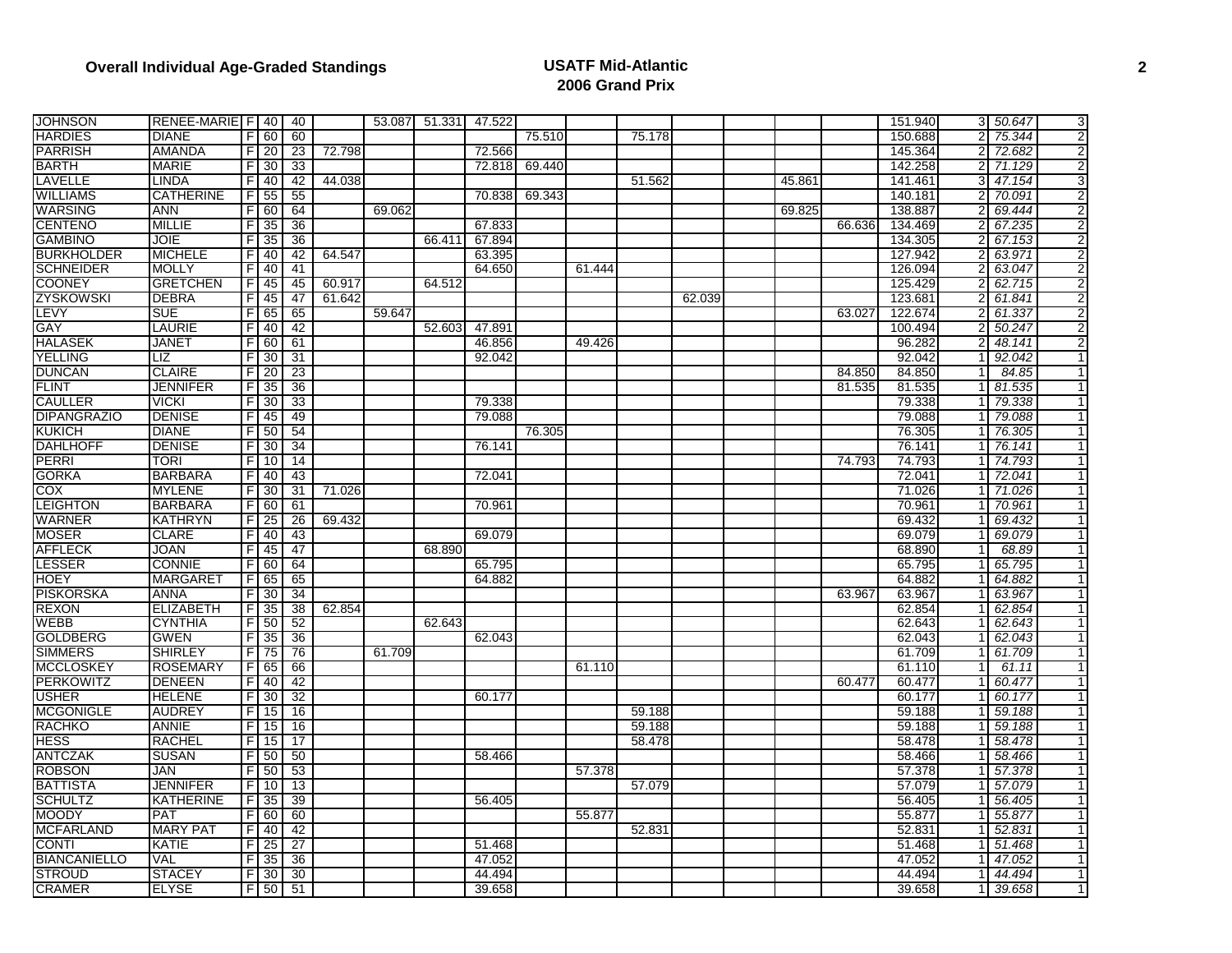|                                 |                       |    |                           |                 |            |                  |                  |                  |                  |            |            |            |            |               | RI or<br><b>PHL</b> |                    | # of<br>Scored   | AVG of<br><b>Scored</b> | <b>Total</b>    |
|---------------------------------|-----------------------|----|---------------------------|-----------------|------------|------------------|------------------|------------------|------------------|------------|------------|------------|------------|---------------|---------------------|--------------------|------------------|-------------------------|-----------------|
| Lname                           | Fname                 | GI | <b>AG</b>                 | Aae             | <b>ROD</b> | <b>ADR</b>       | <b>VFR</b>       | <b>BRD</b>       | <b>MOR</b>       | <b>HBR</b> | <b>PKY</b> | <b>DEL</b> | <b>RAD</b> | <b>BFB</b>    | MAR                 | <b>Tot</b>         | Races            | <b>Races</b>            | Races           |
| <b>METRAUX</b>                  | <b>STEVE</b>          |    | M 40                      | -41             | 181.820    | 83.756           | 81.894           | 85.645           |                  | 82.736     | 83.183     | 85.705     | 84.356     | 86.760        | 87.508              | 761.543            |                  | 9 84.616                | 10              |
| <b>JAMES</b>                    | <b>DAVID</b>          |    | M 50                      | 54              |            |                  | 83.352           | 88.993           | 84.915           | 84.465     | 81.826     | 83.708     | 80.255     | 85.222        | 84.915              | 757.65             | 91               | 84.183                  | 9               |
| <b>GREEN JR</b>                 | <b>NORMAN</b>         |    | M 70                      | $\overline{73}$ |            | 82.720           | 82.735           | 84.222           | 82.302           | 80.911     | 80.258     | 85.051     |            | 83.286        | 82.935              | 744.420            | 9                | 82.713                  | 9               |
| <b>FLANAGAN</b>                 | JIM                   |    | M 65                      | 68              | 81.059     | 82.404           |                  | 82.733           | 81.779           | 81.684     | 81.496     |            | 78.413     | 81.620        | 81.576              | 732.764            | 9                | 81.418                  | 9               |
| <b>KAUFFMAN</b>                 | WM LEE                |    | M 45                      | 48              | 82.240     | 82.325           |                  | 82.703           | 79.148           | 79.587     | 79.616     | 80.849     | 79.646     | 82.185        | 80.484              | 729.635            | a                | 81.071                  | 10              |
| <b>TAGGART</b>                  | <b>ROBERT</b>         |    | M 65                      | 65              | 78.098     | 81.195           | 82.051           | 83.406           | 82.084           | 79.992     | 78.349     | 80.598     |            | 80.826        | 80.880              | 729.38             | 9                | 81.042                  | 10              |
| <b>SARVER</b>                   | <b>JOSEPH</b>         |    | M 45                      | 48              |            |                  | 80.000           | 82.451           | 80.985           | 80.974     | 79.982     | 82.246     | 79.034     | 81.925        | 69.140              | 716.737            | 91               | 79.637                  | 9               |
| <b>MATTHEWS</b>                 | <b>KEVIN</b>          |    | M 40                      | 42              | 78.403     | 82.934           |                  | 83.182           | 77.835           |            | 77.235     | 77.385     | 77.678     | 81.533        | 79.965              | 716.150            | 9                | 79.572                  | 9               |
| <b>FORDE</b>                    | <b>KEVIN</b>          |    | M 40                      | 42              | 80.175     |                  |                  | 81.343           | 76.356           | 77.474     | 77.016     | 76.779     | 73.648     | 77.648        | 79.688              | 700.127            | 91               | 77.792                  | 9               |
| <b>BERGER</b>                   | JIM                   |    | M 50                      | 53              | 76.936     | 80.982           |                  | 79.355           | 77.847           | 76.456     | 75.288     | 76.234     | 74.118     | 76.242        | 79.022              | 698.362            | 91               | 77.596                  | 10              |
| <b>FERRANTE</b>                 | <b>ROBERT</b>         |    | M 40                      | 40              | 76.309     | 77.264           | 77.557           | 79.033           | 76.784           | 76.927     | 75.0681    | 77.501     | 75.165     | 78.330        | 75.485              | 695.190            | ΩI               | 77.243                  | 11              |
| KELLY                           | TERRY                 | M  | 35                        | 36              |            | 75.333           | 74.308           | 77.303           | 74.051           | 73.469     | 73.229     | 73.856     | 70.525     | 73.696        | 74.815              | 670.060            | 91               | 74.451                  | 10              |
| <b>KAMPF</b>                    | <b>WILLIAM</b>        |    | $\overline{M}$ 45         | 48              | 72.146     | 73.814           | 72.325           | 75.406           |                  | 72.462     | 72.826     | 74.804     | 70.278     | 73.341        | 74.338              | 661.462            | 91               | 73.496                  | 10              |
| <b>MAHER</b>                    | ED                    |    | M 50                      | 52              | 69.863     | 74.236           | 72.714           | 75.739           | 70.482           | 70.887     | 72.213     | 73.651     | 65.934     |               | 73.945              | 653.730            | 9                | 72.637                  | 10              |
| <b>HOY</b>                      | <b>ROB</b>            |    | M 45                      | 46              | 70.739     | 71.179           | 71.593           | 74.721           | 70.717           | 71.349     | 69.621     | 73.681     | 69.134     | 74.298        | 73.690              | 651.967            | 91               | 72.441                  | 11              |
| <b>COPPENS</b>                  | LOUIS                 |    | M 60                      | 63              | 81.102     |                  | 82.235           |                  | 78.341           | 77.099     |            | 75.722     | 79.128     | 81.157        | 79.640              | 634.424            | 81               | 79.303                  | 8               |
| <b>DURKIN</b>                   | <b>JAMES</b>          |    | M 65                      | 68              | 68.298     | 72.734           | 69.581           | 69.504           | 67.446           | 66.936     | 69.184     | 69.700     | 68.798     | 167.418       | 73.668              | 628.913            | g                | 69.879                  | 11              |
| <b>MCCORQUODALE</b>             | <b>DAVID</b>          |    | $\overline{M}$ 60         | 61              | 68.053     | 68.719           | 69.224           | 71.154           | 64.485           | 66.634     | 64.008     | 67.738     | 63.355     | 66.699        | 3.559°,             | 606.714            | 9                | 67.413                  | 11              |
| <b>GARDNER</b>                  | <b>RICHARD</b>        |    | M 55                      | 58              | 66.405     | 68.750           | 67.269           | 68.217           | 65.157           | 64.950     |            | 68.279     | 64.950     | 64.000        | 3.249               | 597.977            |                  | 66.442                  | 10              |
| <b>HAVLICK</b>                  | <b>JOSEPH</b>         |    | M 75                      | $\overline{78}$ | 59.827     | 59.594           | 60.072           | 64.243           | 65.089           | 64.085     | 59.1171    | 63.355     | 61.821     | 64.820        | 66.799              | 570.111            | 9                | 63.346                  | $\overline{11}$ |
| PRABHU                          | <b>MUKUND</b>         |    | M 40                      | 41              | 55.579     | 60.263           | 61.101           | 60.369           | 57.998           | 59.105     | 60.395     | 48.469     | 55.218     | 61.387        | 47.503              | 531.415            | 9                | 59.046                  | 11              |
| <b>HOCHMAN</b>                  | <b>MICHAEL</b>        |    | M 45                      | 45              | 56.035     |                  |                  | 60.454           | 57.230           | 55.576     | 59.680     | 59.043     | 57.502     | 60.784        | 49.235              | 515.539            |                  | 57.282                  | 9               |
| <b>HOLM</b>                     | <b>CRAIG</b>          |    | M 50                      | 51              | 82.880     | 84.550           | 82.679           | 86.944           |                  |            | 80.288     |            |            |               | 85.040              | 502.38'            | 61               | 83.73                   | 6               |
| <b>CLARKE</b>                   | <b>JOHN</b>           |    | M 50                      | 51              | 65.822     | 72.698           | 74.195           | 76.556           | 75.645           |            |            |            |            | 64.636 70.528 |                     | 500.080            |                  | 71.44                   | 7               |
| <b>CAMPBELL</b>                 | <b>DOUGLAS</b>        |    | $M\overline{5}5$          | 58              |            | 80.442           | 78.950           | 82.489           | 79.675           |            | 77.624     |            |            |               | 79.392              | 478.572            | 61               | 79.762                  | 6               |
| <b>BIGGIN</b>                   | <b>HUGH</b>           |    | M 50                      | 50              |            |                  | 78.319           | 81.973           | 78.467           |            | 77.836     |            | 76.306     |               | 78.606              | 471.507            | 6 <sup>1</sup>   | 78.585                  | 6               |
| <b>BIZAL</b>                    | <b>MICHAEL</b>        |    | M 45                      | 45              | 74.068     |                  | 76.302           |                  |                  |            | 70.858     | 73.513     |            | 74.551        | 69.921              | 439.213            | 61               | 73.202                  | 6               |
| <b>HAYES</b>                    | JEFFREY               |    | M 45                      | 47              | 83.216     |                  | 84.656           | 86.207           | 82.462           | 83.395     |            |            |            |               |                     | 419.936            | 51               | 83.987                  | 5               |
| <b>VITALI</b>                   | <b>GREG</b>           | M  | 45                        | 49              | 78.684     |                  |                  | 83.912           | 82.175           |            |            |            | 76.597     |               | 81.229              | 402.597            | 51               | 80.519                  | 5               |
| <b>NUTT</b>                     | <b>PATRICK</b>        |    | M 75                      | $\overline{76}$ |            |                  |                  |                  | 65.026           | 66.787     | 64.891     | 70.017     |            | 65.058 67.764 |                     | 399.543            | 61               | 66.591                  | 6               |
| <b>HERRING</b>                  | <b>LEONARD</b>        |    | M 55                      | 58              | 51.684     |                  | 57.458           | 54.352           | 57.470           |            | 56.749     | 58.388     |            |               | 56.986              | 393.087            |                  | 56.155                  | 7               |
| <b>FINGER</b>                   | JOSHUA                |    | M 30                      | 32              | 77.836     | 76.621           | 76.311           | 81.406           |                  |            |            |            |            |               | 77.444              | 389.618            | 51               | 77.924                  | 5               |
| <b>COFFIN</b>                   | <b>DEAN</b>           | M  | 40                        | 42              | 65.092     | 65.692           |                  |                  |                  | 63.979     | 65.023     | 67.143     | 61.275     |               |                     | 388.204            | 61               | 64.701                  | 6               |
| <b>SCHULER</b>                  | ROBER <sub>1</sub>    |    | M 55                      | 57              |            | 63.293           |                  | 54.626           | 60.408           | 51.210     | 53.872     |            |            | 46.295        | 53.439              | 383.143            |                  | 54.735                  | 7               |
| <b>CLARKE</b>                   | <b>STEPHEN</b><br>LOU |    | $\overline{M}$ 45<br>M 60 | 47              |            | 64.671           | 63.795<br>74.421 | 65.951           |                  | 61.198     | 61.060     | 57.594     |            |               |                     | 374.269            | 61               | 62.378                  | 6               |
| <b>SARIEGO</b><br><b>HOLZER</b> | <b>SIDNEY</b>         |    |                           | 61<br>49        |            | 72.033<br>72.924 | 74.226           | 73.721<br>75.336 | 73.144           | 72.960     |            |            |            |               | 68.827              | 366.279<br>363.151 | 5<br>5           | 73.256<br>72.63         | 5<br>5          |
| <b>NABLE JR</b>                 | <b>LEON</b>           | M  | $M$ 45                    | 47              | 58.289     | 58.576           |                  | 59.548           | 71.838<br>57.630 |            |            |            |            | 57.464        | 58.535              | 350.042            | 6                | 58.34                   | 6               |
| <b>BARKER</b>                   | <b>BRUCE</b>          |    | 45<br>M 30                | 31              |            |                  |                  |                  |                  |            | 65.934     |            |            |               | 70.401              | 349.915            | 5                | 69.983                  |                 |
| <b>CROUSE</b>                   | GIL                   | M  | 50                        | 51              | 85.829     | 70.090<br>87.280 |                  | 73.034<br>88.999 | 86.585           |            |            |            |            | 70.456        |                     | 348.693            |                  | 87.173                  | 5<br>4          |
| <b>SHIELDS</b>                  | <b>CHUCK</b>          |    | M 45                      | 47              |            |                  |                  |                  | 84.024           | 84.413     | 85.545     |            |            |               |                     |                    |                  |                         | 4               |
| <b>EARNEY</b>                   | <b>KIRK</b>           |    | $M$ 30                    | $\overline{34}$ | 75.636     | 79.495           |                  | 84.503<br>79.314 | 76.418           |            |            |            |            |               |                     | 338.485<br>310.863 |                  | 84.621<br>77.716        | $\overline{4}$  |
| <b>MCCARTHY</b>                 | <b>MICHAEL</b>        |    | M 40                      | 40              | 65.113     | 45.099           |                  |                  | 66.733           | 63.289     |            |            |            |               | 67.234              | 307.468            | 5                | 61.494                  | 5               |
| <b>ROSAT</b>                    | <b>MICKEY</b>         |    | M 40                      | 44              |            |                  |                  | 79.230           | 76.293           | 75.635     |            |            |            |               | 74.268              | 305.426            | $\blacktriangle$ | 76.357                  | 4               |
| <b>WAGNER</b>                   | <b>JOHN</b>           |    | M 40                      | 42              | 75.857     |                  |                  | 76.162           |                  |            |            | 75.880     |            |               | 71.843              | 299.742            | 41               | 74.936                  | 4               |
| <b>KEENYA</b>                   | SEITO                 | M  | 55                        | 55              | 73.873     |                  |                  |                  | 76.865           |            |            | 80.887     |            |               | 67.262              | 298.887            | 4                | 74.722                  | 4               |
| <b>BURKE</b>                    | <b>BRENDAN</b>        | M  | 30                        | 32              |            | 63.312           | 60.907           | 63.022           | 56.031           |            |            |            |            |               | 53.288              | 296.560            | 51               | 59.312                  | 5               |
| <b>WIETLISBACH</b>              | <b>BRUCE</b>          |    | M 45                      | 47              |            | 59.958           | 60.403           | 60.731           |                  | 58.484     | 56.965     |            |            |               |                     | 296.541            |                  | 5 59.308                | 5               |
|                                 |                       |    |                           |                 |            |                  |                  |                  |                  |            |            |            |            |               |                     |                    |                  |                         |                 |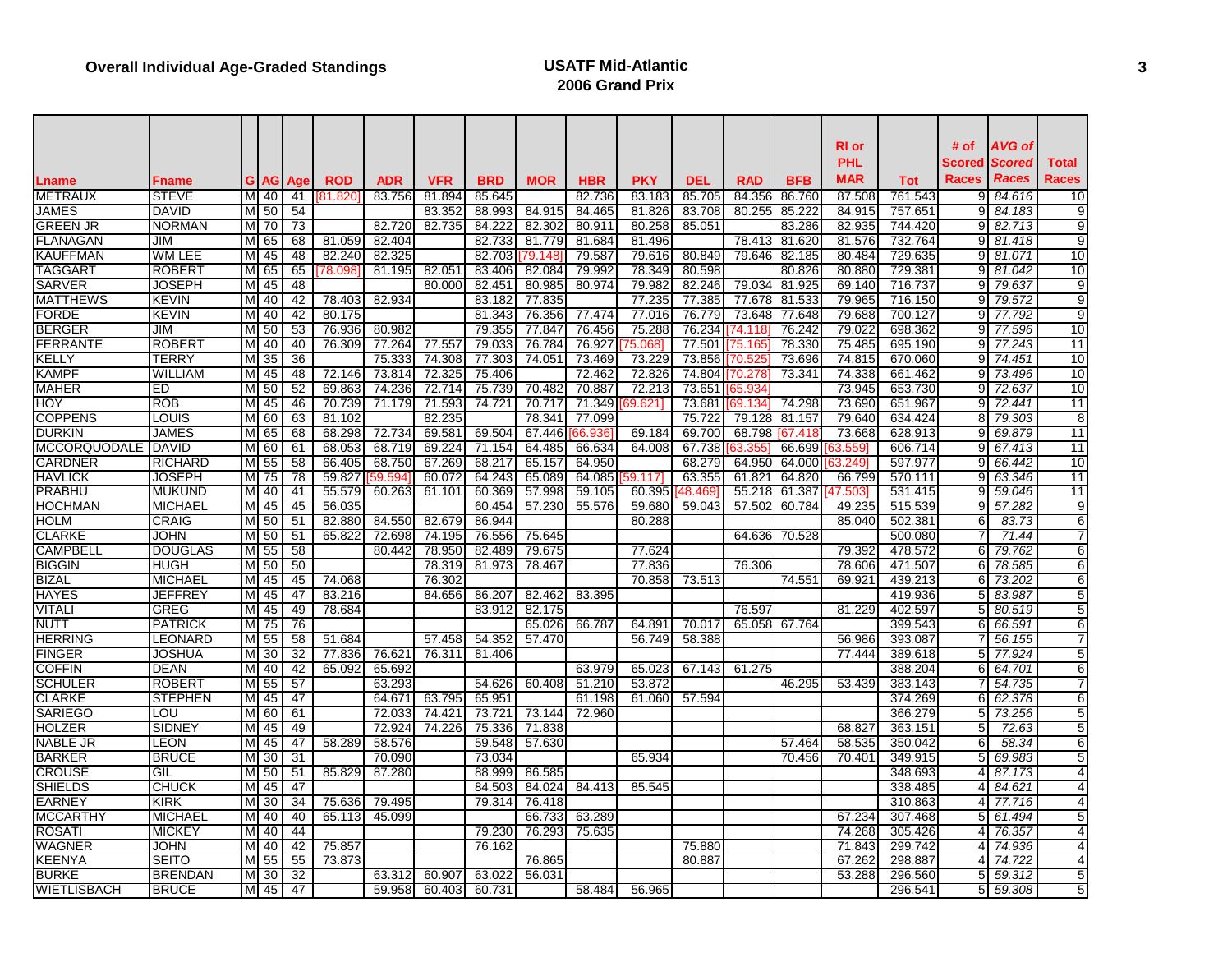| <b>GOLDTHORP</b>  | JOHN             |   | M 25            | 27              |        | 70.236 |        | 72.423 |        |               | 68.984 |        |        |               | 68.774 | 280.417 | 41             | 70.104 | 4              |
|-------------------|------------------|---|-----------------|-----------------|--------|--------|--------|--------|--------|---------------|--------|--------|--------|---------------|--------|---------|----------------|--------|----------------|
| <b>JUDE</b>       | KEVIN            | М | 25              | $\overline{29}$ |        |        | 68.247 | 70.394 |        |               |        |        |        | 66.858 70.187 |        | 275.686 | Δ              | 68.922 | 4              |
| <b>MORRIS</b>     | GEORGE           | M | 70              | 72              |        | 57.990 |        | 56.712 | 53.034 |               | 53.739 |        |        |               | 53.952 | 275.427 | 51             | 55.085 | 5              |
| <b>GILBERT</b>    | <b>BRUCE</b>     | Μ | 70              | 70              |        | 68.390 | 68.508 | 65.207 |        |               |        |        | 68.077 |               |        | 270.182 |                | 67.546 | 4              |
| <b>MESSENGER</b>  | <b>FRANK</b>     | М | 60              | 61              |        |        |        |        | 61.432 |               | 61.729 |        |        | 63.553        | 65.679 | 252.393 |                | 63.098 | 4              |
| <b>O'DONNELL</b>  | <b>THOMAS</b>    | M | 55              | 56              | 66.814 |        |        | 68.020 |        |               | 66.667 |        |        |               | 50.350 | 251.851 |                | 62.963 | 4              |
| <b>WELSH</b>      | DAVID            | Μ | 25              | 29              |        |        | 81.333 | 85.080 |        |               |        | 81.351 |        |               |        | 247.764 |                | 82.588 | 3              |
| LARKIN            | <b>DUNCAN</b>    | M | $\overline{30}$ | 34              |        |        | 79.963 | 82.865 |        |               |        |        |        |               | 79.186 | 242.014 |                | 80.671 | 3              |
| <b>PRECOPIO</b>   | <b>MICHAEL</b>   | Μ | 45              | 45              |        |        |        | 83.468 |        |               | 79.384 |        | 78.778 |               |        | 241.630 |                | 80.543 | 3              |
| COX               | LEE              | Μ | $\overline{35}$ | $\overline{36}$ | 79.650 |        | 79.421 | 82.552 |        |               |        |        |        |               |        | 241.623 |                | 80.541 | 3              |
| <b>CASHMAN</b>    | <b>BRENDAN</b>   | M | 25              | 28              |        | 79.548 |        | 81.989 |        |               |        |        |        |               | 78.921 | 240.458 | 3              | 80.153 | 3              |
| <b>PURCELL</b>    | SCOTT            | М | 20              | $\overline{24}$ | 77.661 |        |        | 81.388 |        |               |        | 80.084 |        |               |        | 239.133 | 31             | 79.711 | 3              |
| <b>BOYLE</b>      | <b>PATRICK</b>   | М | $\overline{20}$ | $\overline{22}$ |        | 80.541 |        |        |        |               |        |        |        | 79.911        | 78.162 | 238.614 |                | 79.538 | 3              |
| <b>WELSH</b>      | <b>BRIAN</b>     | M | 35              | 36              |        | 59.403 | 59.548 | 61.474 | 57.501 |               |        |        |        |               |        | 237.926 |                | 59.482 | 4              |
| <b>SCHULTZ</b>    | JOHN             | Μ | 70              | 73              | 56.378 |        |        | 63.782 |        |               |        | 62.496 |        |               | 54.584 | 237.240 | $\overline{4}$ | 59.31  | $\overline{4}$ |
| <b>PRINCE</b>     | ADAM             | М | 40              | 42              |        |        |        | 78.613 |        | 79.138 75.433 |        |        |        |               |        | 233.184 | 31             | 77.728 | 3              |
| <b>FRANCIS</b>    | <b>PERRY</b>     | M | 55              | 55              | 75.481 |        |        | 80.628 |        |               |        |        |        |               | 73.435 | 229.544 | 31             | 76.515 | 3              |
| MEEHAN            | <b>RORY</b>      | M | 45              | 49              |        | 75.559 | 74.884 | 78.018 |        |               |        |        |        |               |        | 228.461 | 31             | 76.154 | 3              |
| <b>HAMILTON</b>   | <b>BRANDON</b>   | M | $\overline{35}$ | $\overline{38}$ | 75.806 | 75.491 |        | 74.776 |        |               |        |        |        |               |        | 226.073 | 31             | 75.358 | 3              |
| <b>DEDRICK</b>    | FRED             | M | 55              | 57              |        | 75.829 | 74.175 |        |        |               | 73.163 |        |        |               |        | 223.167 | 31             | 74.389 | 3              |
| <b>JENKINS</b>    | BILL             | Μ | 45              | 47              |        | 74.547 |        | 74.214 | 72.338 |               |        |        |        |               |        | 221.099 | 3              | 73.7   | 3              |
| <b>NICHOLSON</b>  | <b>BEN</b>       | M | 30              | 33              | 73.488 |        |        | 76.494 |        |               |        |        |        |               | 70.811 | 220.793 | 31             | 73.598 | 3              |
| <b>BERGER</b>     | <b>DAVID</b>     | M | 25              | 28              | 71.518 | 73.226 |        | 74.344 |        |               |        |        |        |               |        | 219.088 |                | 73.029 | 3              |
| <b>CAMPBELL</b>   | TOM              | м | 35              | 35              | 65.918 |        |        | 75.434 |        |               |        |        | 65.245 |               |        | 206.597 |                | 68.866 | 3              |
| <b>FERNANDEZ</b>  | <b>RAYMOND</b>   | M | 40              | 41              | 70.449 |        |        | 74.254 |        |               |        |        |        |               | 59.827 | 204.530 |                | 68.177 | 3              |
| <b>CLARK</b>      | NEILL            | Μ | 30              | 34              |        |        |        | 62.361 |        | 73.845        |        |        |        |               | 66.890 | 203.096 |                | 67.699 | 3              |
| <b>MORROW</b>     | SCOTT            | Μ | 40              | 41              |        |        |        | 69.673 | 66.114 |               |        |        |        |               | 65.405 | 201.192 | 3              | 67.064 | 3              |
| <b>MOORE</b>      | JEFF             | M | 35              | 38              | 66.838 |        |        | 66.683 |        |               |        |        |        |               | 64.903 | 198.424 |                | 66.141 | 3              |
| <b>EVANS</b>      | <b>STEVE</b>     | Μ | 35              | $\overline{36}$ | 66.549 |        | 62.577 | 69.105 |        |               |        |        |        |               |        | 198.231 |                | 66.077 | 3              |
| <b>McMANUS</b>    | <b>RORY</b>      | М | 55              | 57              |        |        | 64.652 | 67.607 | 63.625 |               |        |        |        |               |        | 195.884 |                | 65.295 | 3              |
| <b>PATTON</b>     | <b>RUSS</b>      | M | 50              | 50              |        |        | 62.952 | 74.554 |        |               |        |        | 57.104 |               |        | 194.610 |                | 64.87  | 3              |
| <b>WEYGANDT</b>   | NEIL             | M | 55              | 59              | 65.691 |        |        | 69.530 |        |               |        |        |        |               | 57.741 | 192.962 |                | 64.321 | 3              |
| <b>MCMENAMIN</b>  | JOHN             | М | -45             | 48              | 60.186 |        |        |        |        |               |        | 62.646 |        | 66.340        |        | 189.172 |                | 63.057 | 3              |
| <b>WANGLEE</b>    | PAUL             | Μ | 40              | 41              | 55.299 | 65.332 |        |        | 61.978 |               |        |        |        |               |        | 182.609 |                | 60.87  | 3              |
| <b>SCHWELM</b>    | <b>BOB</b>       | M | 45              | 47              |        |        |        | 92.390 |        |               |        |        |        |               | 88.288 | 180.678 |                | 90.339 | $\overline{2}$ |
| <b>JAKUBOWSKI</b> | JOHN             |   | M 50            | 50              |        |        |        | 59.699 |        |               |        |        |        | 60.792        | 59.423 | 179.914 |                | 59.971 | 3              |
| <b>LION</b>       | <b>BOB</b>       | М | 50              | 53              |        |        | 60.606 | 58.917 |        |               |        |        |        |               | 60.178 | 179.701 |                | 59.9   | 3              |
| <b>PERMAR</b>     | <b>TERRY</b>     | Μ | 50              | 51              |        |        |        | 91.045 | 87.942 |               |        |        |        |               |        | 178.987 |                | 89.494 | $\overline{2}$ |
| <b>CAULLER</b>    | GREG             | М | 45              | 46              |        |        |        | 89.892 |        |               |        |        |        |               | 86.797 | 176.689 |                | 88.345 | 2              |
| <b>CALLINAN</b>   | EDWARD           | М | 30              | 31              |        | 86.541 |        | 88.391 |        |               |        |        |        |               |        | 174.932 |                | 87.466 | 2              |
| LAVELLE           | PHILIP           | Μ | 45              | 46              | 54.086 |        |        |        |        |               | 60.759 |        |        | 59.973        |        | 174.818 |                | 58.273 | 3              |
| <b>BAIRD</b>      | <b>MICHAEL</b>   | Μ | 20              | $\overline{24}$ |        | 86.192 |        | 87.975 |        |               |        |        |        |               |        | 174.167 |                | 87.084 | $\overline{2}$ |
| <b>MARTINSON</b>  | <b>ROSS</b>      | М | 25              | $\overline{28}$ |        |        |        | 90.640 |        |               | 82.078 |        |        |               |        | 172.718 |                | 86.359 | $\overline{2}$ |
| <b>CALLINAN</b>   | TIM              | M | 25              | 226             |        | 83.226 |        | 89.034 |        |               |        |        |        |               |        | 172.260 |                | 86.13  | 2              |
| <b>TIERNO</b>     | <b>CARMEN</b>    | м | 35              | 38              |        |        |        | 57.024 | 59.919 |               |        |        |        |               | 54.749 | 171.692 |                | 57.231 | 3              |
| SARGRAD           | SCOTT            | M | 20              | 23              |        | 84.498 |        |        |        |               |        |        |        |               | 85.830 | 170.328 |                | 85.164 | $\overline{2}$ |
| <b>TANSKI</b>     | <b>BILL</b>      |   | M 55            | 56              |        |        |        |        |        |               | 59.048 |        |        | 58.213        | 52.515 | 169.776 |                | 56.592 | 3              |
| <b>PATTERSON</b>  | <b>MICHAEL</b>   | M | 50              | 52              |        |        |        | 87.907 |        |               |        |        |        |               | 81.699 | 169.606 |                | 84.803 | $\overline{2}$ |
| <b>HERMAN</b>     | GERALD           | M | 60              | 62              | 56.148 |        |        | 56.523 |        |               |        |        |        |               | 56.790 | 169.461 | 3              | 56.487 | 3              |
| <b>SARMIENTO</b>  | <b>EDWARD</b>    | Μ | 40              | 40              | 54.813 |        |        | 57.944 |        |               |        |        | 56.405 |               |        | 169.162 | 31             | 56.387 | 3              |
| <b>ROWE</b>       | <b>BRANDON</b>   | М | $\overline{20}$ | 23              |        | 83.315 |        |        |        |               |        |        |        |               | 85.714 | 169.029 |                | 84.515 | 2              |
| <b>NICOLINI</b>   | <b>CHRISTIAN</b> | M | 40              | 41              | 58.079 |        |        | 62.350 |        |               |        |        |        |               | 47.955 | 168.384 | 31             | 56.128 | 3              |
| <b>MCKINNEY</b>   | RALPH            |   | M 60            | 61              | 53.487 | 54.643 |        | 58.411 |        |               |        |        |        |               |        | 166.541 | 31             | 55.514 | 3              |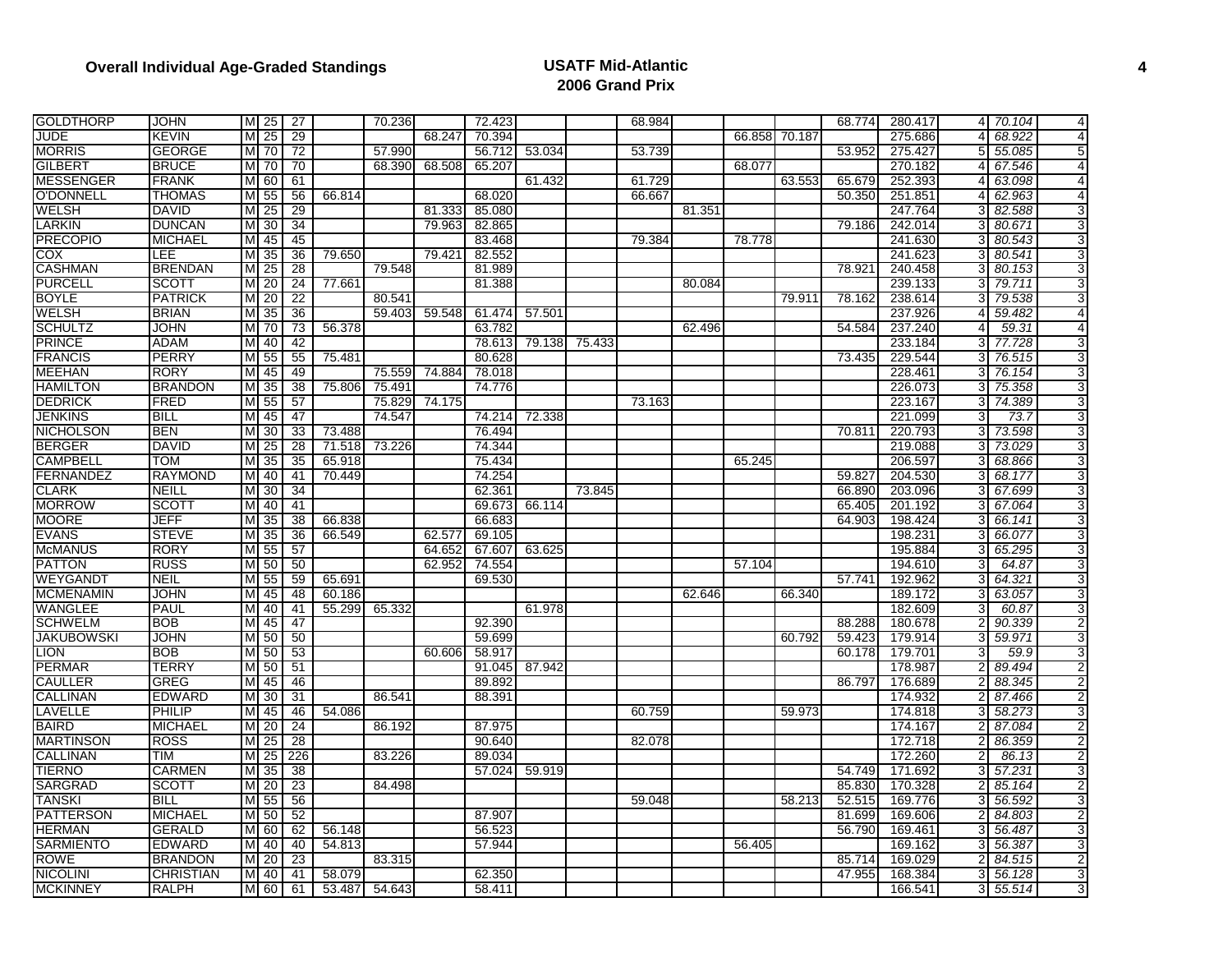| <b>ALEXANDER</b>    | <b>NORMAN</b>    |   |                 | M 50 51         | 52.116 |        |        | 58.784 |        |        |        |        |        |        | 55.627 | 166.527 | 3 55.509 | 3              |
|---------------------|------------------|---|-----------------|-----------------|--------|--------|--------|--------|--------|--------|--------|--------|--------|--------|--------|---------|----------|----------------|
| <b>ASH</b>          | <b>GARRETT</b>   | M | 20              | 22              |        | 81.560 |        | 84.814 |        |        |        |        |        |        |        | 166.374 | 83.187   | 2              |
| <b>JERMYN</b>       | <b>TOM</b>       | M | 40              | 43              |        |        | 80.994 | 83.440 |        |        |        |        |        |        |        | 164.434 | 82.217   | 2              |
| <b>BENTLEY</b>      | <b>RAYMOND</b>   | M | 45              | 46              |        |        |        | 82.399 |        |        |        |        |        |        | 81.186 | 163.585 | 81.793   | $\overline{2}$ |
| <b>MEYERS</b>       | <b>IRA</b>       | M | 45              | 45              |        |        | 81.002 | 82.448 |        |        |        |        |        |        |        | 163.450 | 81.725   | $\overline{2}$ |
| <b>PAINTER</b>      | <b>JEFFREY</b>   | M | 45              | 47              |        |        |        | 84.917 |        |        |        | 77.718 |        |        |        | 162.635 | 81.318   | $\overline{2}$ |
| <b>TOWNSEND</b>     | <b>HERB</b>      | M | 65              | 68              |        |        |        |        |        | 78.413 |        |        |        |        | 81.466 | 159.879 | 79.94    | $\overline{2}$ |
| <b>MULCAHY</b>      | <b>SEANN</b>     | M | 20              | 23              |        |        |        | 84.540 |        |        |        |        |        |        | 74.808 | 159.348 | 79.674   | 2              |
| LANIER              | <b>KAREEM</b>    |   | M 30            | 33              |        |        |        |        | 79.789 |        |        | 79.329 |        |        |        | 159.118 | 79.559   | $\overline{2}$ |
| <b>MELLISH</b>      | <b>DENNIS</b>    | M | 55              | 55              |        |        |        | 78.900 |        |        |        |        |        |        | 79.089 | 157.989 | 78.995   | 2              |
| PRABHU              | <b>PRACHETAS</b> | M | 15              | 15              |        |        |        |        |        | 49.041 | 59.136 |        | 49.730 |        |        | 157.907 | 52.636   | 3              |
| <b>HINES</b>        | <b>PAUL</b>      |   | M 50            | 51              |        | 80.505 |        |        |        |        |        |        |        |        | 77.140 | 157.645 | 78.823   | 2              |
| <b>CRISPELL</b>     | <b>BRIAN</b>     | M | $\overline{25}$ | 29              |        | 79.243 |        |        |        |        |        |        |        |        | 77.061 | 156.304 | 78.152   | 2              |
| <b>COOPER</b>       | <b>STAN</b>      | M | 45              | 47              |        |        |        | 77.570 | 76.467 |        |        |        |        |        |        | 154.037 | 77.019   | $\overline{2}$ |
| <b>LEMON</b>        | <b>BILL</b>      | M | 45              | 48              |        | 76.471 |        |        | 76.198 |        |        |        |        |        |        | 152.669 | 76.335   | $\overline{2}$ |
| <b>BULL</b>         | <b>JASON</b>     | M | 25              | 27              |        |        |        | 78.787 |        |        |        |        | 73.521 |        |        | 152.308 | 76.154   | 2              |
| <b>DIMMIG</b>       | <b>DEAN</b>      | M | 40              | 43              | 76.079 |        |        | 75.164 |        |        |        |        |        |        |        | 151.243 | 75.622   | 2              |
| <b>DELGUERCIO</b>   | <b>VINCENT</b>   |   | M 50            | 54              |        |        |        | 74.731 |        |        |        |        |        |        | 75.309 | 150.040 | 75.02    | 2              |
| <b>MULLEN</b>       | <b>NACE</b>      | M | 45              | 49              |        |        |        |        |        |        |        |        | 73.631 |        | 76.309 | 149.940 | 74.97    | 2              |
| <b>STEVENSON</b>    | <b>IAN</b>       |   | M 50            | 52              |        |        |        |        |        |        | 73.628 |        |        | 74.463 |        | 148.091 | 74.046   | $\overline{2}$ |
| <b>ORTHMANN</b>     | <b>TREVOR</b>    | M | 35              | $\overline{36}$ |        | 74.323 |        | 73.270 |        |        |        |        |        |        |        | 147.593 | 73.797   | $\overline{2}$ |
| <b>INGRAHAM</b>     | <b>CHALLEN</b>   | M | 40              | 43              |        |        |        | 73.977 |        |        |        |        |        |        | 72.550 | 146.527 | 73.264   | $\overline{2}$ |
| <b>HARDIES</b>      | <b>THEO</b>      | M | 60              | 61              |        |        |        |        | 72.910 |        | 71.985 |        |        |        |        | 144.895 | 72.448   | $\overline{2}$ |
| <b>SNYDER</b>       | <b>BILL</b>      | M | 35              | 35              |        |        |        | 72.629 |        | 66.640 |        |        |        |        |        | 139.269 | 69.635   | $\overline{2}$ |
| <b>JONES</b>        | <b>TIM</b>       | M | 45              | 46              | 63.109 |        |        | 75.451 |        |        |        |        |        |        |        | 138.560 | 69.28    | 2              |
| <b>HARRIS</b>       | <b>JAMES</b>     | M | 35              | $\overline{37}$ |        |        | 65.953 |        |        |        |        |        |        | 69.336 |        | 135.289 | 67.645   | $\overline{2}$ |
| <b>SCHRIFTMAN</b>   | <b>ROSS</b>      | M | 50              | 53              |        |        |        | 74.264 |        |        |        |        |        |        | 58.806 | 133.070 | 66.535   | $\overline{2}$ |
| <b>PUFKA</b>        | <b>STEVE</b>     | M | 40              | 40              | 65.644 | 67.241 |        |        |        |        |        |        |        |        |        | 132.885 | 66.443   | $\overline{c}$ |
| <b>PALESE</b>       | <b>WILLIAM</b>   |   | M 60            | 61              |        |        |        |        | 62.711 |        |        |        |        | 67.561 |        | 130.272 | 65.136   | 2              |
| <b>JOHNSON</b>      | THOMAS           |   | M 50            | 50              |        |        |        | 67.787 |        |        |        |        | 60.530 |        |        | 128.317 | 64.159   | 2              |
| <b>YERMISH</b>      | <b>IRA</b>       |   | M 55            | 58              | 64.420 |        |        | 63.699 |        |        |        |        |        |        |        | 128.119 | 64.06    | $\overline{2}$ |
| <b>SMITH</b>        | <b>WILLIAM</b>   | M | 60              | 63              |        | 64.787 |        |        | 61.820 |        |        |        |        |        |        | 126.607 | 63.304   | 2              |
| <b>SZYMANSKI</b>    | RICHARD          | M | 40              | 41              | 61.751 |        |        | 64.510 |        |        |        |        |        |        |        | 126.261 | 63.131   | $\overline{2}$ |
| <b>BURKE</b>        | <b>GERRY</b>     | M | 40              | 42              |        |        |        |        |        |        |        | 62.936 | 62.785 |        |        | 125.721 | 62.861   | $\overline{2}$ |
| <b>RICHMAN</b>      | <b>STEPHEN</b>   | M | 60              | 62              |        |        | 63.529 | 61.598 |        |        |        |        |        |        |        | 125.127 | 62.564   | $\overline{2}$ |
| <b>MACKENZIE</b>    | <b>JOHN</b>      |   | M 50            | 52              | 65.121 |        |        |        |        |        |        |        |        |        | 57.187 | 122.308 | 61.154   | 2              |
| <b>RODIO</b>        | <b>JOSEPH</b>    | M | 45              | 45              |        |        |        | 59.524 | 60.415 |        |        |        |        |        |        | 119.939 | 59.97    | $\overline{2}$ |
| <b>EAST</b>         | <b>DANIEL</b>    | M | 40              | 42              | 55.976 |        |        | 62.908 |        |        |        |        |        |        |        | 118.884 | 59.442   | $\overline{2}$ |
| <b>KOSTENBAUDER</b> | <b>JOHN</b>      | M | 50              | 51              |        |        | 60.925 | 57.820 |        |        |        |        |        |        |        | 118.745 | 59.373   | 2              |
| <b>CATINELLA</b>    | <b>MATTHEW</b>   | M | 20              | 23              |        |        |        | 73.341 |        |        |        |        |        |        | 44.138 | 117.479 | 58.74    | $\overline{2}$ |
| PETRILLA            | <b>PAUL</b>      | M | 40              | 42              | 57.942 |        |        | 59.471 |        |        |        |        |        |        |        | 117.413 | 58.707   | 2              |
| <b>BALL</b>         | <b>WILL</b>      | M | 40              | 44              |        |        |        | 57.200 |        |        | 57.617 |        |        |        |        | 114.817 | 57.409   | 2              |
| <b>CONTI</b>        | <b>BRIAN</b>     | M | 30              | 32              |        |        |        | 56.166 |        |        |        |        |        | 57.720 |        | 113.886 | 56.943   | $\overline{2}$ |
| <b>FINE</b>         | <b>KEVIN</b>     | M | 30              | 30              |        | 55.153 |        |        |        |        |        |        |        |        | 57.750 | 112.903 | 56.452   | $\overline{2}$ |
| <b>HAYDEN</b>       | <b>DWIGHT</b>    | M | 55              | 57              |        |        |        | 52.245 |        |        |        |        |        |        | 57.280 | 109.525 | 54.763   | $\overline{2}$ |
| <b>DENI</b>         | <b>ANTHONY</b>   | M | 40              | 43              |        |        |        | 52.986 |        |        |        |        |        |        | 56.404 | 109.390 | 54.695   | 2              |
| <b>COUMBE</b>       | <b>WILLIAM</b>   | M | 35              | 36              |        |        |        | 65.515 |        |        | 39.970 |        |        |        |        | 105.485 | 52.743   | 2              |
| <b>ELLSWORTH</b>    | <b>ROBERT</b>    |   | M 35            | $\overline{37}$ |        |        | 51.456 | 52.311 |        |        |        |        |        |        |        | 103.767 | 51.884   | $\overline{2}$ |
| <b>WATSON</b>       | <b>JAMES</b>     | M | 50              | 54              |        |        |        | 45.433 |        |        |        |        | 46.710 |        |        | 92.143  | 46.072   | $\overline{2}$ |
| <b>KOSGEI</b>       | <b>NATHAN</b>    | M | 25              | 28              |        |        |        | 91.891 |        |        |        |        |        |        |        | 91.891  | 91.891   | $\mathbf{1}$   |
| <b>NDEREBA</b>      | SAMUEL           | M | 25              | $\overline{29}$ |        |        |        |        |        |        |        |        |        | 90.613 |        | 90.613  | 90.613   | 1              |
| <b>HAXTON</b>       | <b>TOM</b>       | M | 20              | 24              |        |        |        | 90.302 |        |        |        |        |        |        |        | 90.302  | 90.302   | $\mathbf{1}$   |
| <b>MAIYO</b>        | LINUS            |   |                 | M 20 23         |        |        |        |        |        |        |        |        |        |        | 90.277 | 90.277  | 90.277   | $\mathbf{1}$   |
|                     |                  |   |                 |                 |        |        |        |        |        |        |        |        |        |        |        |         |          |                |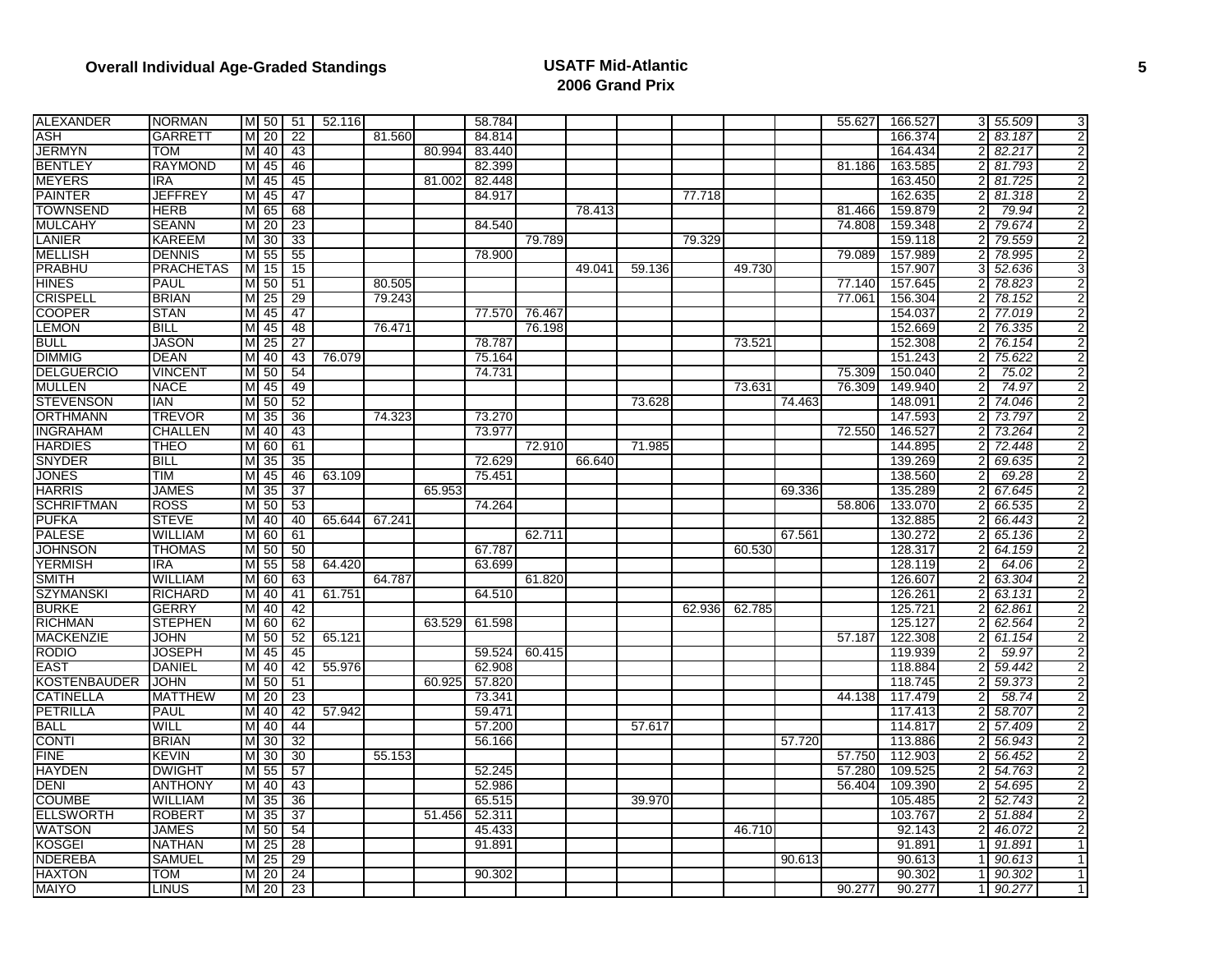| <b>CARROLL</b>                 | <b>JOHN</b>              |        |                         | M 40 43         |        |        |        | 89.645 |        |        |        |        |        |        | 89.645           |                | 89.645           | $\mathbf{1}$                 |
|--------------------------------|--------------------------|--------|-------------------------|-----------------|--------|--------|--------|--------|--------|--------|--------|--------|--------|--------|------------------|----------------|------------------|------------------------------|
| <b>WAGONER</b>                 | <b>MATTHEW</b>           | M      | $\overline{25}$         | $\overline{28}$ |        |        |        | 89.573 |        |        |        |        |        |        | 89.573           |                | 89.573           | 1                            |
| <b>HATCH</b>                   | <b>MIKE</b>              | M      | 20                      | 223             |        |        |        | 88.033 |        |        |        |        |        |        | 88.033           |                | 88.033           | $\mathbf 1$                  |
| WASSELL                        | <b>JAY</b>               | M      | 25                      | 28              |        | 87.955 |        |        |        |        |        |        |        |        | 87.955           |                | 87.955           | $\mathbf 1$                  |
| <b>SANDERCOCK</b>              | <b>MATTHEW</b>           | М      | $\overline{35}$         | $\overline{37}$ |        |        |        |        |        |        |        |        |        | 87.419 | 87.419           |                | 87.419           | $\mathbf{1}$                 |
| <b>CLAVELLI</b>                | <b>MIKE</b>              | M      | 45                      | 48              | 42.514 |        |        | 44.748 |        |        |        |        |        |        | 87.262           |                | 43.631           | 2                            |
| <b>WAGNER</b>                  | <b>ALLEN</b>             | M      | 25                      | 25              |        |        |        | 86.799 |        |        |        |        |        |        | 86.799           |                | 86.799           | $\mathbf{1}$                 |
| <b>GARTON</b>                  | <b>JOHN</b>              | M      | $\overline{25}$         | $\overline{26}$ |        |        |        | 86.349 |        |        |        |        |        |        | 86.349           |                | 86.349           | -1                           |
| <b>MILLER</b>                  | <b>JASON</b>             |        | M 30                    | 34              |        | 43.722 |        | 42.374 |        |        |        |        |        |        | 86.096           |                | 43.048           | $\overline{2}$               |
| <b>FENNELLY</b>                | <b>RYAN</b>              | M      | 20                      | $\overline{24}$ |        | 86.000 |        |        |        |        |        |        |        |        | 86.000           |                | 86               | $\mathbf{1}$                 |
| <b>O'SULLIVAN</b>              | <b>MARCUS</b>            | M      | 40                      | 44              |        |        |        |        |        |        |        |        | 85.749 |        | 85.749           |                | 85.749           | $\overline{1}$               |
| <b>KOCH</b>                    | <b>STEPHEN</b>           | M      | 45                      | 45              |        |        |        | 85.533 |        |        |        |        |        |        | 85.533           |                | 85.533           | $\mathbf{1}$                 |
| <b>PARLAPIANO</b>              | TOM                      | M      | 20                      | $\overline{24}$ |        | 85.055 |        |        |        |        |        |        |        |        | 85.055           |                | 85.055           | $\mathbf{1}$                 |
| <b>TUNG</b>                    | <b>EUGENE</b>            | M      | 40                      | 40              |        |        |        | 84.833 |        |        |        |        |        |        | 84.833           |                | 84.833           | $\mathbf{1}$                 |
| <b>BRIGGS</b>                  | LARRY                    | M      | 45                      | 45              | 39.006 | 45.290 |        |        |        |        |        |        |        |        | 84.296           |                | 42.148           | $\overline{2}$               |
| <b>REYNOLDS</b>                | <b>ROBERT</b>            | M      | 45                      | 49              |        |        |        | 84.147 |        |        |        |        |        |        | 84.147           |                | 84.147           | $\overline{1}$               |
| <b>DRISCOLL</b>                | <b>BRIAN</b>             | M      | 45                      | 47              |        |        |        | 83.735 |        |        |        |        |        |        | 83.735           |                | 83.735           | $\mathbf{1}$                 |
| KELLY                          | <b>KEVIN</b>             | M      | 40                      | 41              |        |        |        | 82.901 |        |        |        |        |        |        | 82.901           |                | 82.901           | $\mathbf{1}$                 |
| <b>CARRIGLITTO</b>             | <b>MICHAEL</b>           | M      | 30                      | 31              |        |        |        |        |        |        |        |        |        | 82.462 | 82.462           |                | 82.462           | 1                            |
| <b>MICK</b>                    | <b>SEAN</b>              | M      | 25                      | 29              |        | 82.359 |        |        |        |        |        |        |        |        | 82.359           |                | 82.359           | $\mathbf{1}$                 |
| <b>HAGLUND</b>                 | JB                       | M      | 25                      | $\overline{27}$ |        | 81.992 |        |        |        |        |        |        |        |        | 81.992           |                | 81.992           | $\mathbf{1}$                 |
| LEVY                           | LARRY                    | M      | 40                      | 40              |        |        |        |        | 81.774 |        |        |        |        |        | 81.774           |                | 1 81.774         | $\mathbf{1}$                 |
| <b>BARTH</b>                   | <b>ALEX</b>              | M      | 30                      | 34              |        |        |        | 81.506 |        |        |        |        |        |        | 81.506           |                | 81.506           | $\overline{1}$               |
| <b>PRIZER</b>                  | <b>KENT</b>              | M      | 55                      | 556             |        |        |        | 80.935 |        |        |        |        |        |        | 80.935           |                | 80.935           | $\mathbf{1}$                 |
| <b>KOPACZ</b>                  | JOE                      | M      | 50                      | 51              |        |        |        |        |        | 79.974 |        |        |        |        | 79.974           |                | 79.974           | $\mathbf{1}$                 |
| <b>MEADE</b>                   | TIM                      | M      | 30                      | 34              |        |        |        | 79.057 |        |        |        |        |        |        | 79.057           |                | 79.057           | $\mathbf{1}$                 |
| VAVALA                         | <b>MATTHEW</b>           | M      | $\overline{35}$         | 37              |        |        |        |        |        |        | 78.839 |        |        |        | 78.839           |                | 78.839           | $\mathbf 1$                  |
| <b>ROOK</b>                    | <b>STEVEN</b>            | M      | 55                      | 57              |        |        |        |        |        |        | 78.167 |        |        |        | 78.167           |                | 78.167           | $\mathbf{1}$                 |
| <b>POMPONIO</b>                | <b>NICK</b>              | M      | 55                      | 55              |        |        |        |        |        |        |        |        |        | 77.839 | 77.839           |                | 77.839           | $\mathbf 1$                  |
| <b>PALOMBARO</b>               | <b>MATTHEW</b>           | M      | 30                      | 30              |        |        |        |        |        |        |        |        |        | 77.292 | 77.292           |                | 77.292           | $\mathbf{1}$                 |
| <b>GREEN</b>                   | <b>RICHARD</b>           |        | M 55                    | 59              |        |        |        |        |        |        | 77.060 |        |        |        | 77.060           |                | 77.06            | $\mathbf{1}$                 |
| <b>BERGMANN</b>                | <b>SETH</b>              | M      | 55                      | 56              |        |        |        |        | 76.591 |        |        |        |        |        | 76.591           |                | 76.591           | $\mathbf{1}$                 |
| LANIER                         | <b>KYLE</b>              | M      | 30                      | 33              |        |        |        |        | 76.471 |        |        |        |        |        | 76.471           |                | 76.471           | $\mathbf{1}$                 |
| <b>MERTZ</b>                   | <b>CHRISTOPHER MI</b>    |        | 30                      | 34              | 75.877 |        |        |        |        |        |        |        |        |        | 75.877           |                | 75.877           | $\mathbf 1$                  |
| <b>HURFORD</b>                 | <b>DONALD</b>            | M      | 45                      | 46              |        |        |        | 75.277 |        |        |        |        |        |        | 75.277           |                | 75.277           | $\mathbf{1}$                 |
| <b>SULLIVAN</b>                | <b>BRIAN</b>             |        | M 45                    | 46              |        |        |        | 75.026 |        |        |        |        |        |        | 75.026           |                | 75.026           | $\mathbf{1}$                 |
| <b>SKELLY</b>                  | <b>RAY</b>               |        | M 50                    | 52              |        |        |        | 74.654 |        |        |        |        |        |        | 74.654           |                | 74.654           | $\mathbf{1}$                 |
| <b>LAMBERT</b>                 | <b>TRAVIS</b>            | M      | 30                      | 33              |        | 74.430 |        |        |        |        |        |        |        |        | 74.430           |                | 74.43            | $\mathbf{1}$                 |
| <b>CRISPIN</b>                 | KEITH                    | M      | 35                      | 39              |        |        |        | 73.978 |        |        |        |        |        |        | 73.978           |                | 73.978           | $\mathbf{1}$                 |
| <b>KEMMERLE</b>                | <b>KEVIN</b>             | M      | 15                      | 19              | 73.948 | 73.583 |        |        |        |        |        |        |        |        | 73.948           |                | 73.948           | $\mathbf{1}$<br>$\mathbf{1}$ |
| <b>HOFFMAN</b><br><b>ALOYO</b> | JOSEPH<br><b>VINCENT</b> | M      | 55<br>$\overline{M}$ 55 | 55<br>59        |        |        | 73.327 |        |        |        |        |        |        |        | 73.583<br>73.327 |                | 73.583<br>73.327 | $\mathbf{1}$                 |
| <b>DONAGHY</b>                 | <b>JAMES</b>             |        | M 60                    | 61              |        |        | 72.670 |        |        |        |        |        |        |        | 72.670           |                | 72.67            | $\overline{1}$               |
| <b>LOUGHIN</b>                 | <b>JOHN</b>              |        |                         | 41              |        |        |        | 72.400 |        |        |        |        |        |        | 72.400           |                | 72.4             | $\mathbf{1}$                 |
| <b>FARRELL</b>                 |                          | M      | 40                      |                 |        |        |        |        |        |        |        |        |        |        |                  | 11             | 72.357           | $\mathbf{1}$                 |
| <b>BEURY</b>                   | <b>AIDAN</b>             | M<br>M | 55                      | 55              | 72.357 | 72.070 |        |        |        |        |        |        |        |        | 72.357<br>72.070 |                | 72.07            | $\mathbf 1$                  |
| <b>NAGLE</b>                   | JAMES<br><b>MARK</b>     | M      | 30<br>45                | 34<br>46        |        |        |        | 71.821 |        |        |        |        |        |        | 71.82            |                | 71.821           | $\mathbf{1}$                 |
| CARROLL                        | CHRISTOPHER M 35         |        |                         | 35              |        |        |        |        |        |        |        |        |        | 71.744 | 71.744           |                | 71.744           | $\overline{1}$               |
| <b>THOMAS</b>                  | <b>DAVID</b>             | M      | 45                      | 49              |        |        |        |        |        |        |        | 71.660 |        |        | 71.660           | 1 <sup>1</sup> | 71.66            | $\mathbf{1}$                 |
| <b>JACKSON</b>                 | <b>GEORGE</b>            | M      | 70                      | 73              |        | 71.494 |        |        |        |        |        |        |        |        | 71.494           |                | 71.494           | $\mathbf{1}$                 |
| <b>MOSER</b>                   | <b>BOB</b>               | M      | 40                      | 42              |        |        |        | 71.224 |        |        |        |        |        |        | 71.224           |                | 71.224           | $\mathbf 1$                  |
| <b>CASTEEL</b>                 | <b>MARK</b>              | M      | 45                      | 46              | 70.444 |        |        |        |        |        |        |        |        |        | 70.444           |                | 70.444           | $\mathbf{1}$                 |
| <b>CHAN</b>                    |                          |        |                         |                 |        |        |        | 70.263 |        |        |        |        |        |        | 70.263           |                |                  |                              |
|                                | ED                       |        |                         | M 35 38         |        |        |        |        |        |        |        |        |        |        |                  |                | 1 70.263         | $\mathbf{1}$                 |